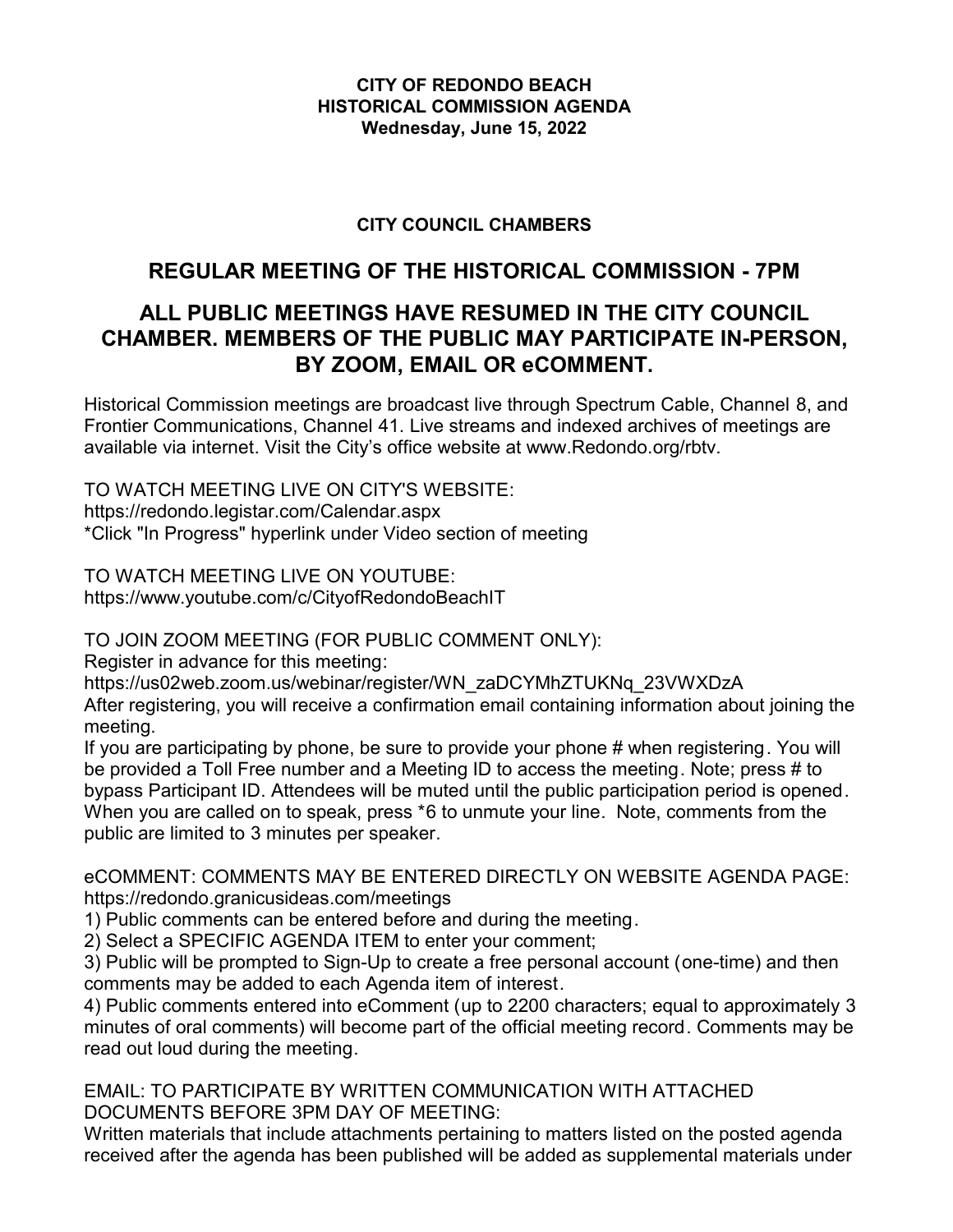# **REGULAR MEETING OF THE HISTORICAL COMMISSION - 7PM**

- **A. CALL MEETING TO ORDER**
- **B. ROLL CALL**
- **C. SALUTE TO THE FLAG**
- **D. APPROVE ORDER OF AGENDA**

#### **E. BLUE FOLDER ITEMS - ADDITIONAL BACK UP MATERIALS**

*Blue folder items are additional back up material to administrative reports and/or public comments received after the printing and distribution of the agenda packet for receive and file.*

### **E.1.** [BLUE FOLDER ITEMS](http://redondo.legistar.com/gateway.aspx?m=l&id=/matter.aspx?key=5840)

**CONTACT:** CAMERON HARDING, COMMUNITY SERVICES DIRECTOR

### **F. CONSENT CALENDAR**

*Business items, except those formally noticed for public hearing, or discussion are assigned to the Consent Calendar. The Commission Members may request that any Consent Calendar item(s) be removed, discussed, and acted upon separately. Items removed from the Consent Calendar will be taken up under the "Excluded Consent Calendar" section below. Those items remaining on the Consent Calendar will be approved in one motion following Oral Communications.*

### **F.1.** [AFFIDAVIT OF POSTING](http://redondo.legistar.com/gateway.aspx?m=l&id=/matter.aspx?key=5843)

**CONTACT:** CAMERON HARDING, COMMUNITY SERVICES DIRECTOR

**F.2.** [APPROVAL OF MINUTES: APRIL 20, 2022](http://redondo.legistar.com/gateway.aspx?m=l&id=/matter.aspx?key=5844)

**CONTACT:** CAMERON HARDING, COMMUNITY SERVICES DIRECTOR

**F.3.** [MUSEUM DONATION FUND REPORT](http://redondo.legistar.com/gateway.aspx?m=l&id=/matter.aspx?key=5848)

**CONTACT:** CAMERON HARDING, COMMUNITY SERVICES DIRECTOR

- **F.4.** [ALBERT P. ARIZMENDEZ MOMENT IN REDONDO BEACH HISTORY](http://redondo.legistar.com/gateway.aspx?m=l&id=/matter.aspx?key=5849) **CONTACT:** CAMERON HARDING, COMMUNITY SERVICES DIRECTOR
- **F.5.** [AUTHORIZATION TO ALLOCATE \\$115 FROM THE HISTORICAL MUSEUM'S](http://redondo.legistar.com/gateway.aspx?m=l&id=/matter.aspx?key=5836) DONATION ACCOUNT TO REPLACE THE GLASS IN THE PRESIDENTIAL **LETTERS CONTACT:** CAMERON HARDING, COMMUNITY SERVICES DIRECTOR

**G. EXCLUDED CONSENT CALENDAR ITEMS**

#### **H. PUBLIC PARTICIPATION ON NON-AGENDA ITEMS**

This section is intended to provide members of the public with the opportunity to comment on any subject that *does not appear on this agenda for action. This section is limited to 30 minutes. Each speaker will be afforded three minutes to address the Commission. Each speaker will be permitted to speak only once. Written requests, if any, will be considered first under this section.*